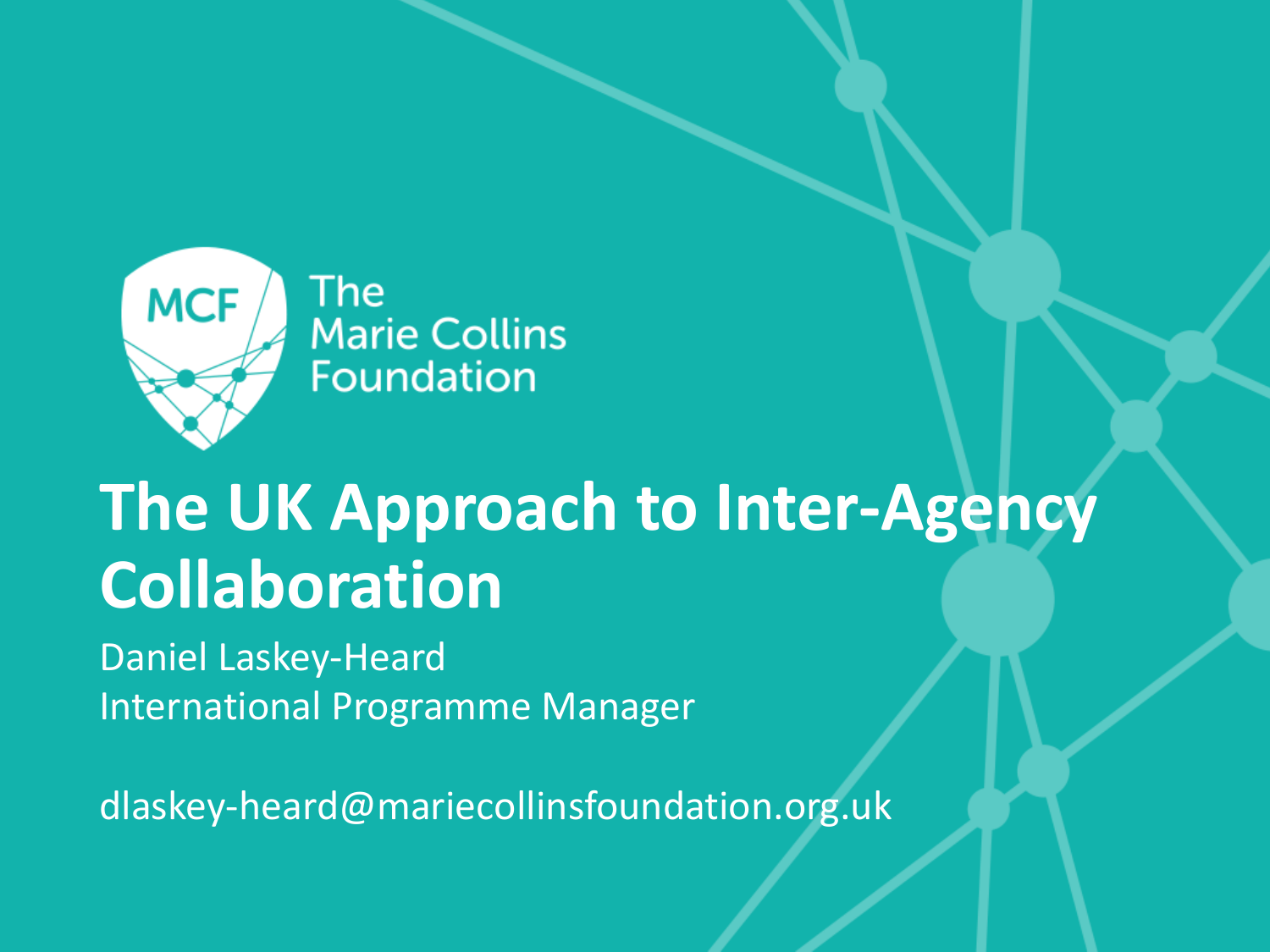### **Every contact leaves a trace…**

### **2 Questions**

### '*Can a child fully recover from sexual abuse and exploitation?*

*'We would say 'yes', but when should this recovery process start?'*

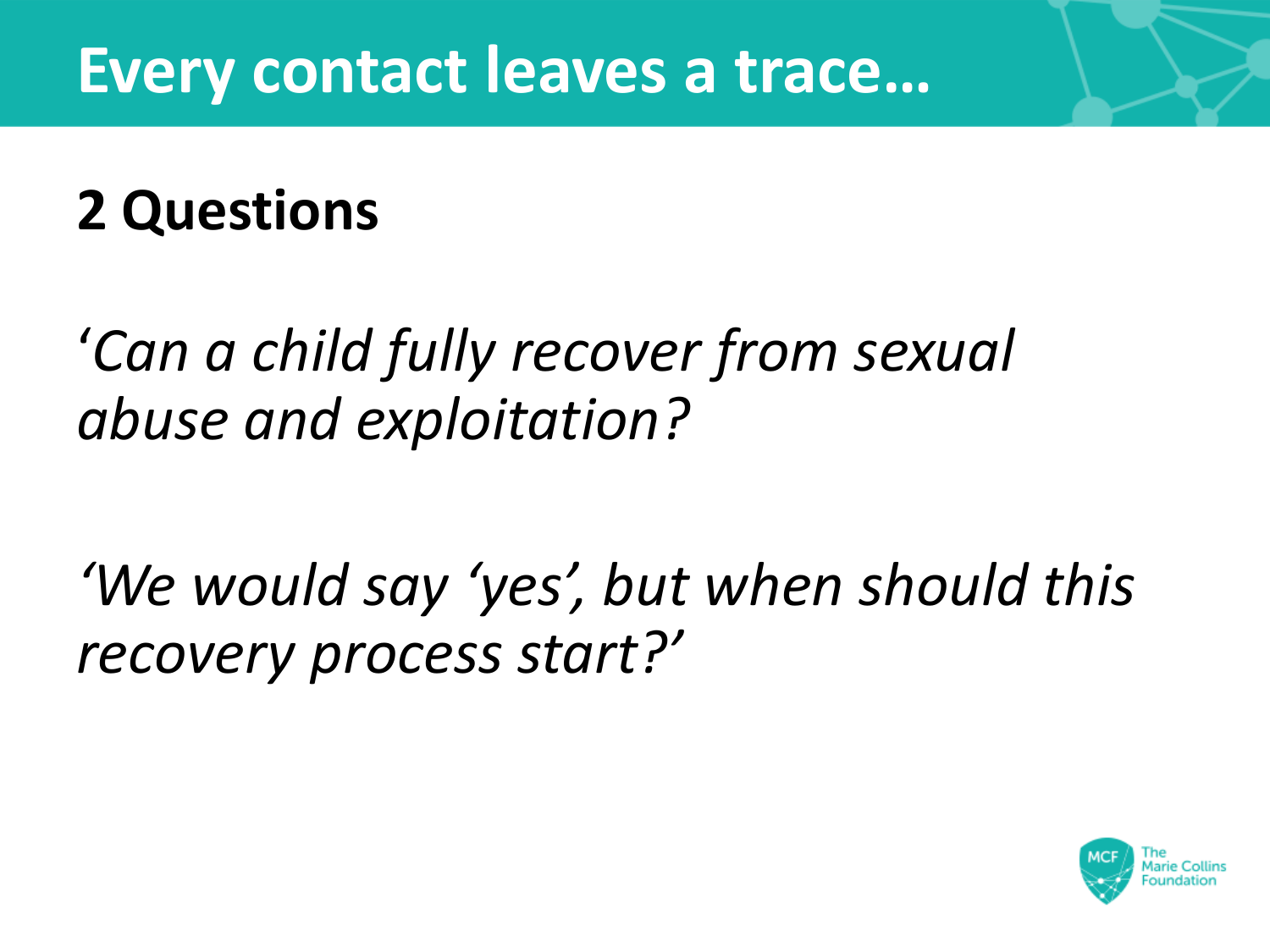## **The Catalyst for change in the UK**



#### **Victoria Climbie died at 9 years old as a result of abuse**

"Her suffering and death marked a gross failure of the system and were inexcusable…Tragically, it required no more than basic good practice being put into operation"

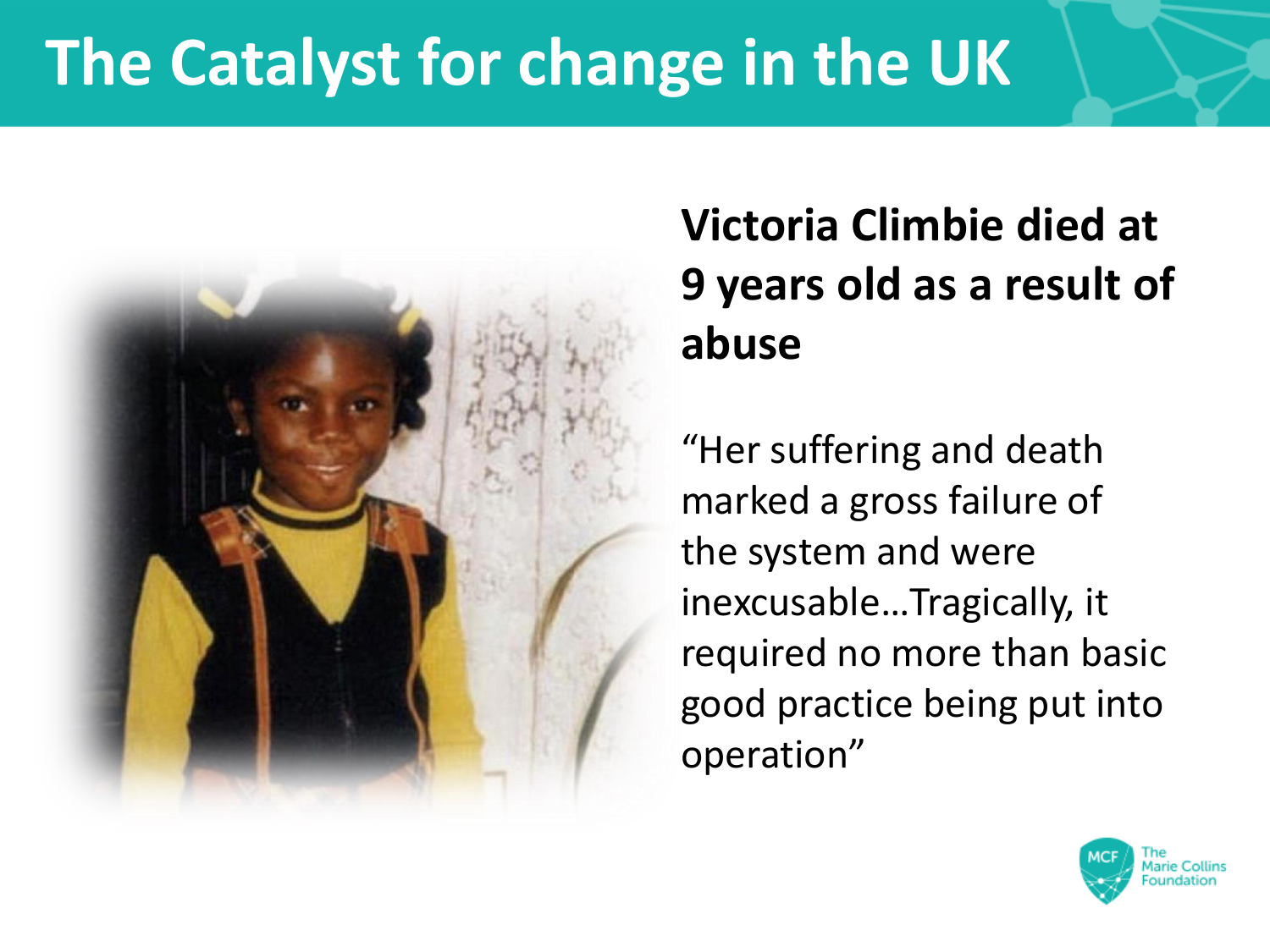#### **Keeping children safe is everybody's responsibility**

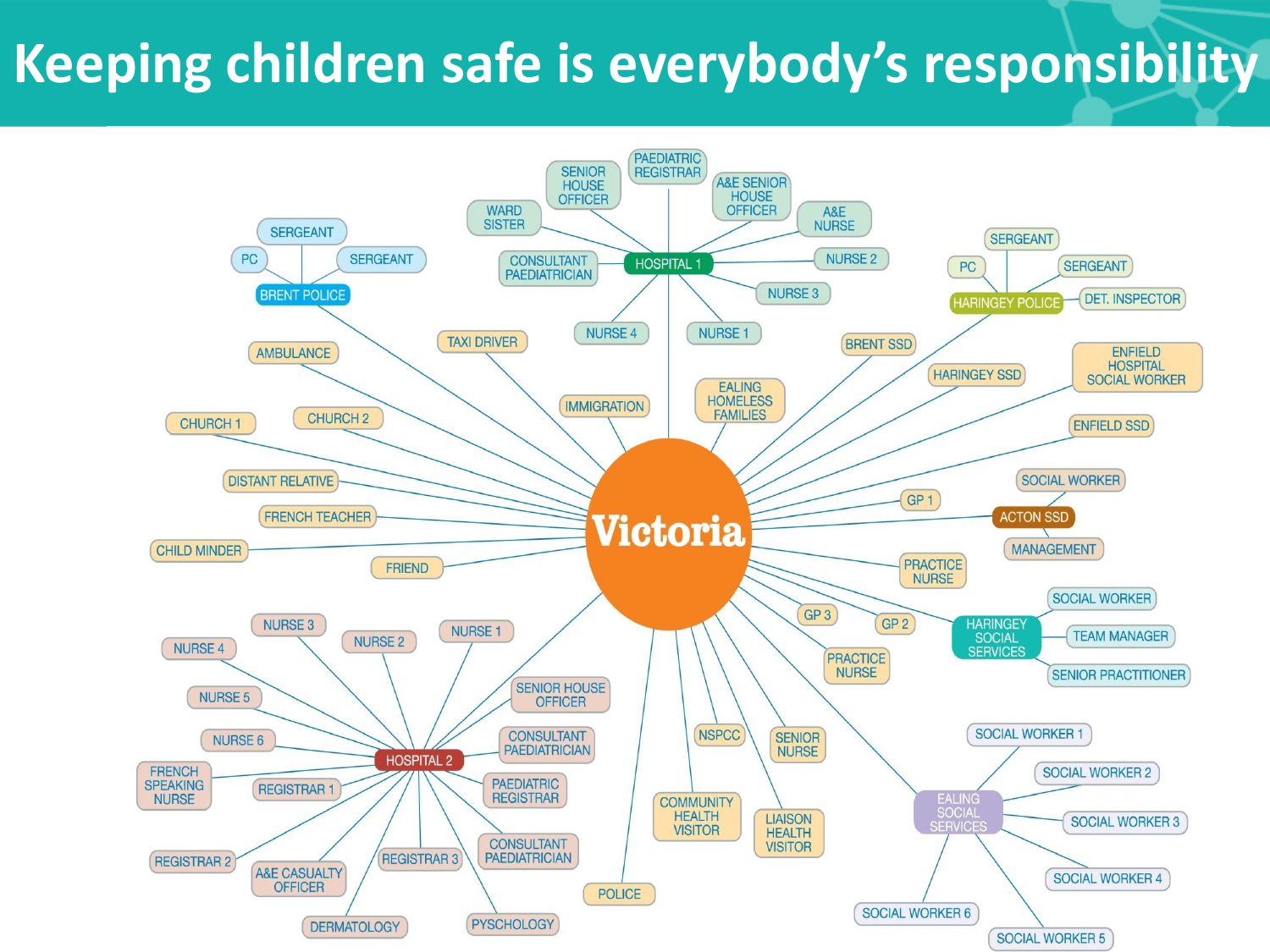## **Working Together to Safeguard Children**

- •**Multi-agency safeguarding arrangements**  (Framework for the three local safeguarding partners – Children's Services, Police, Health)
- •**Child Centred and co-ordinated approach**  (Children's Act 1989, 2004)
- •**Legislative framework**

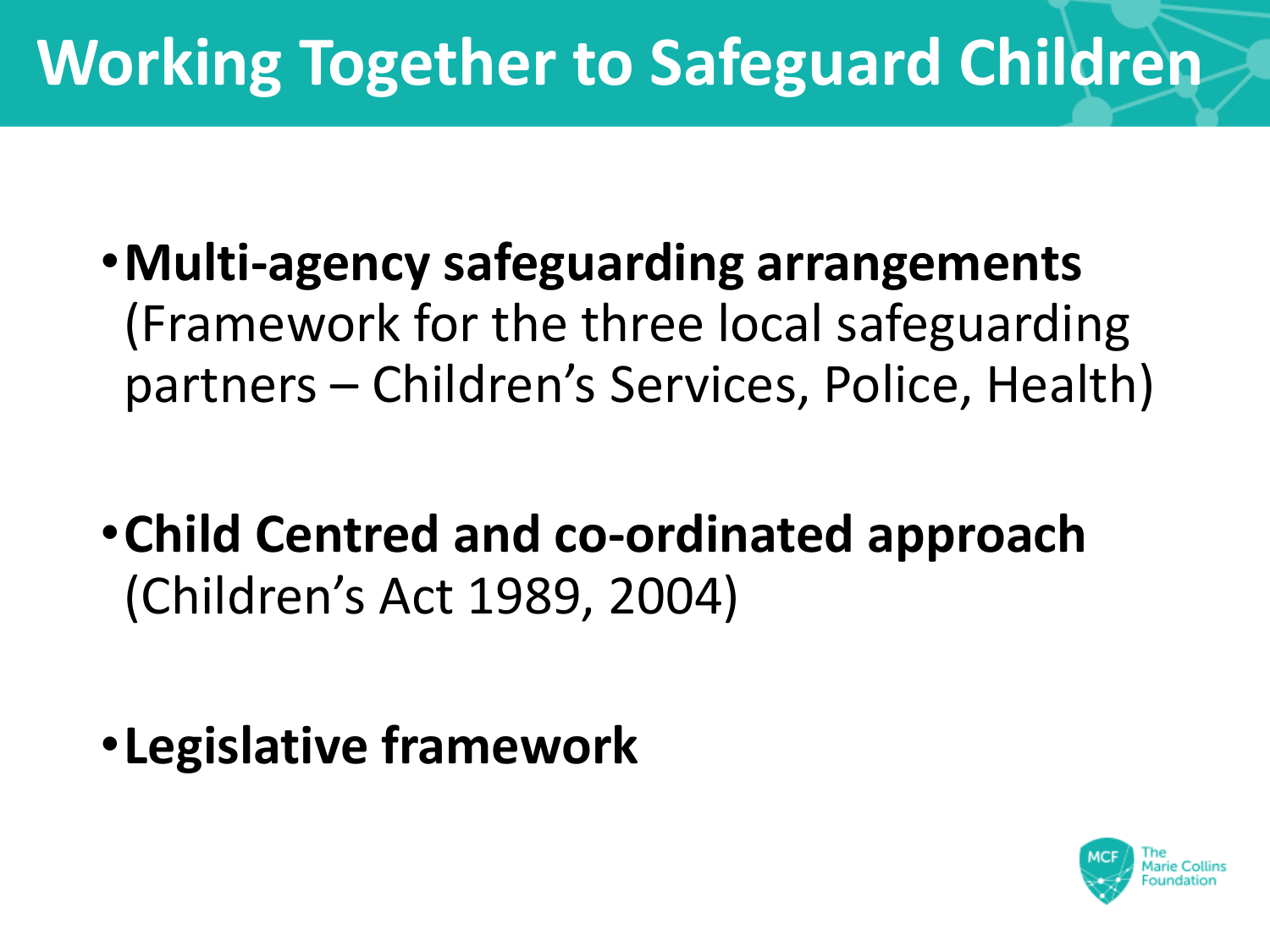## **The Continuum of Needs**



#### **Continuum of Needs** (commonly known as The Windscreen)

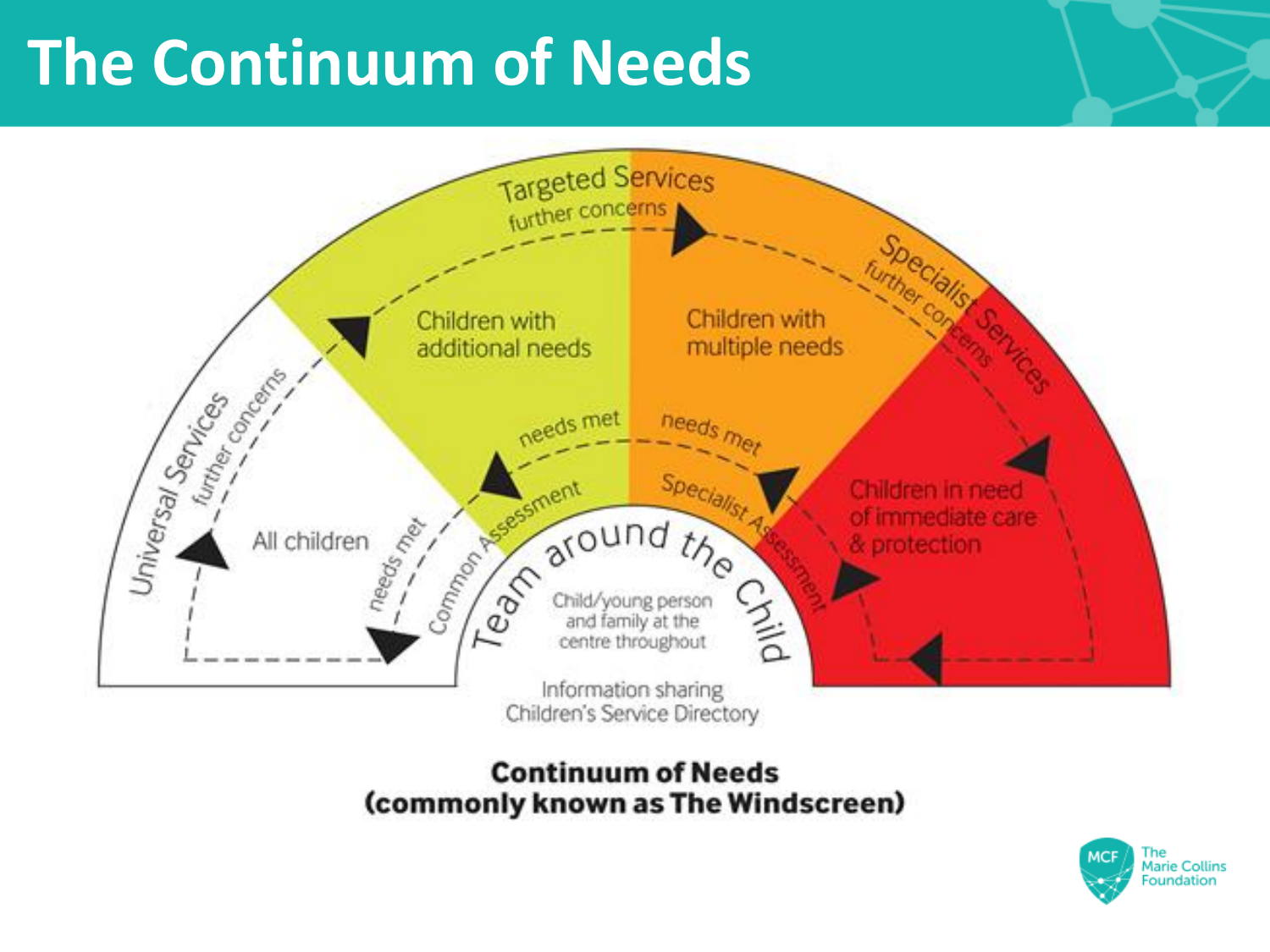## **Responding to online CSAE**

#### **PURSUE**

Investigate and prosecution of CSAE offenders

#### **PREVENT**

Prevent people from engaging in CSAE crimes

#### **PROTECT**

Education/awareness raising and support to victims

#### **PREPARE**

Horizon scanning and anticipating future challenges

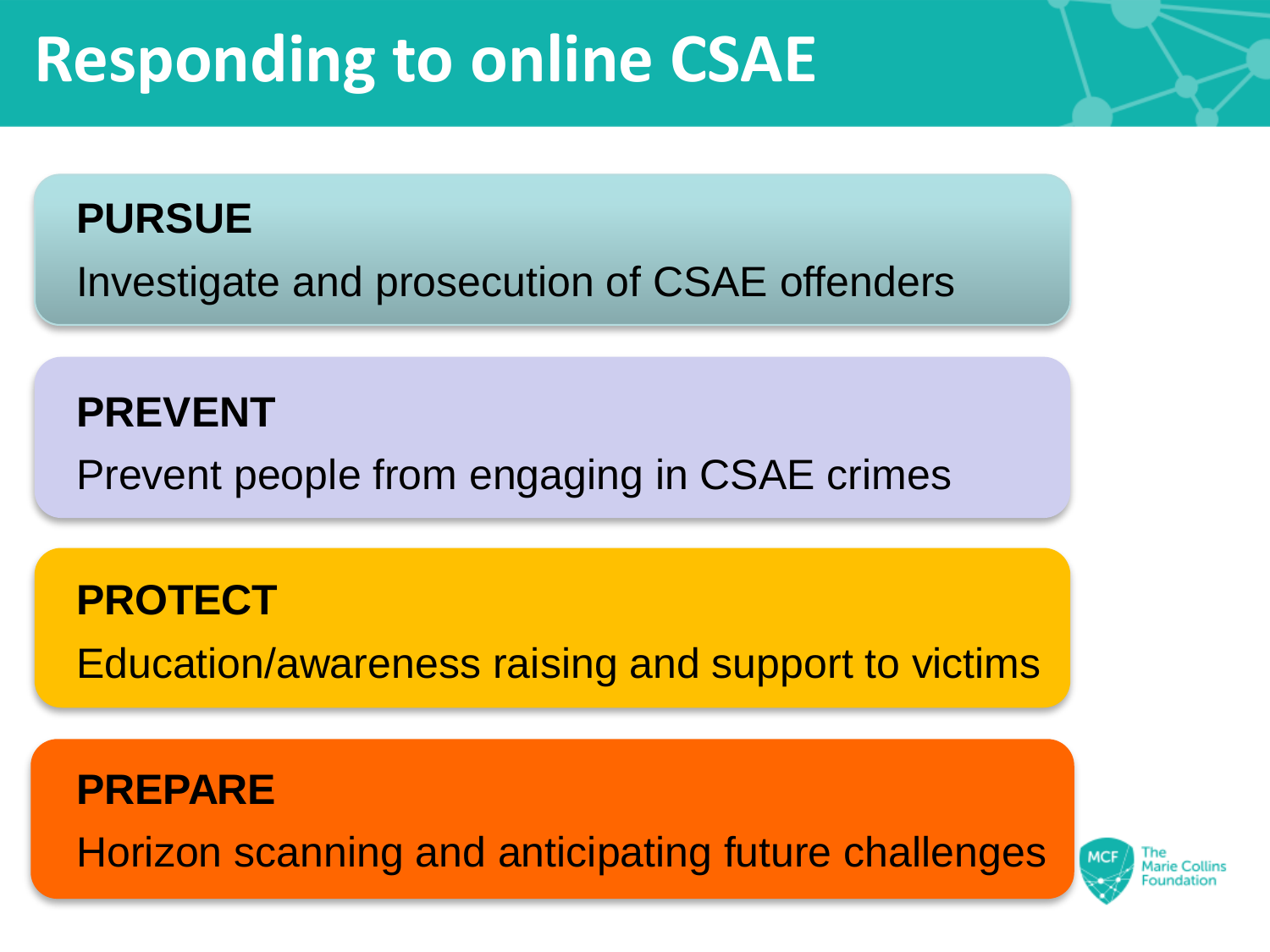

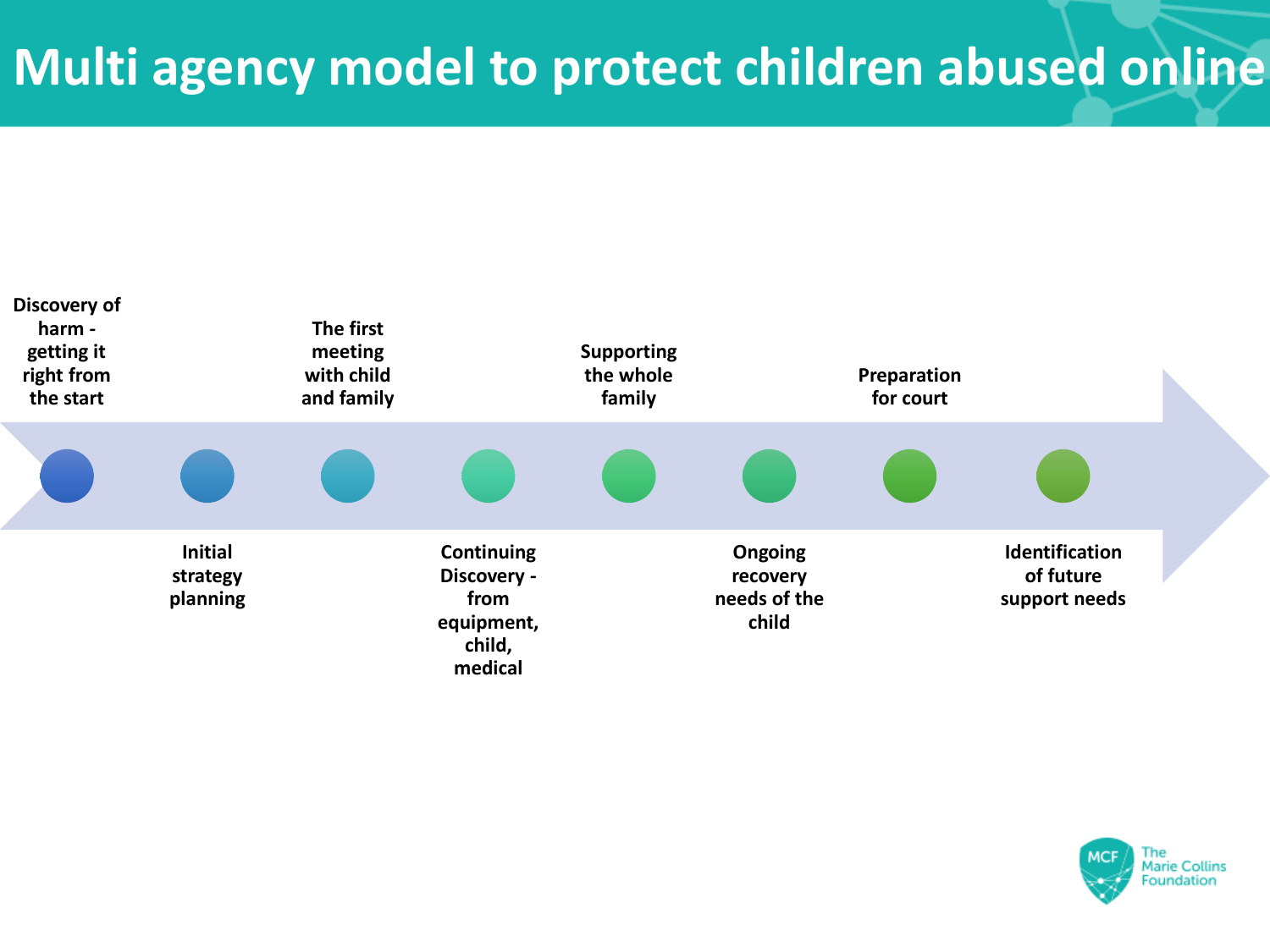Three modules to meet the needs of the differing roles held by professionals:

**1. THINK:** for first responders

**2 ACT:** for those staff responsible for investigation and ongoing intervention

**3. MANAGE:** for managers of staff involved in investigations and interventions

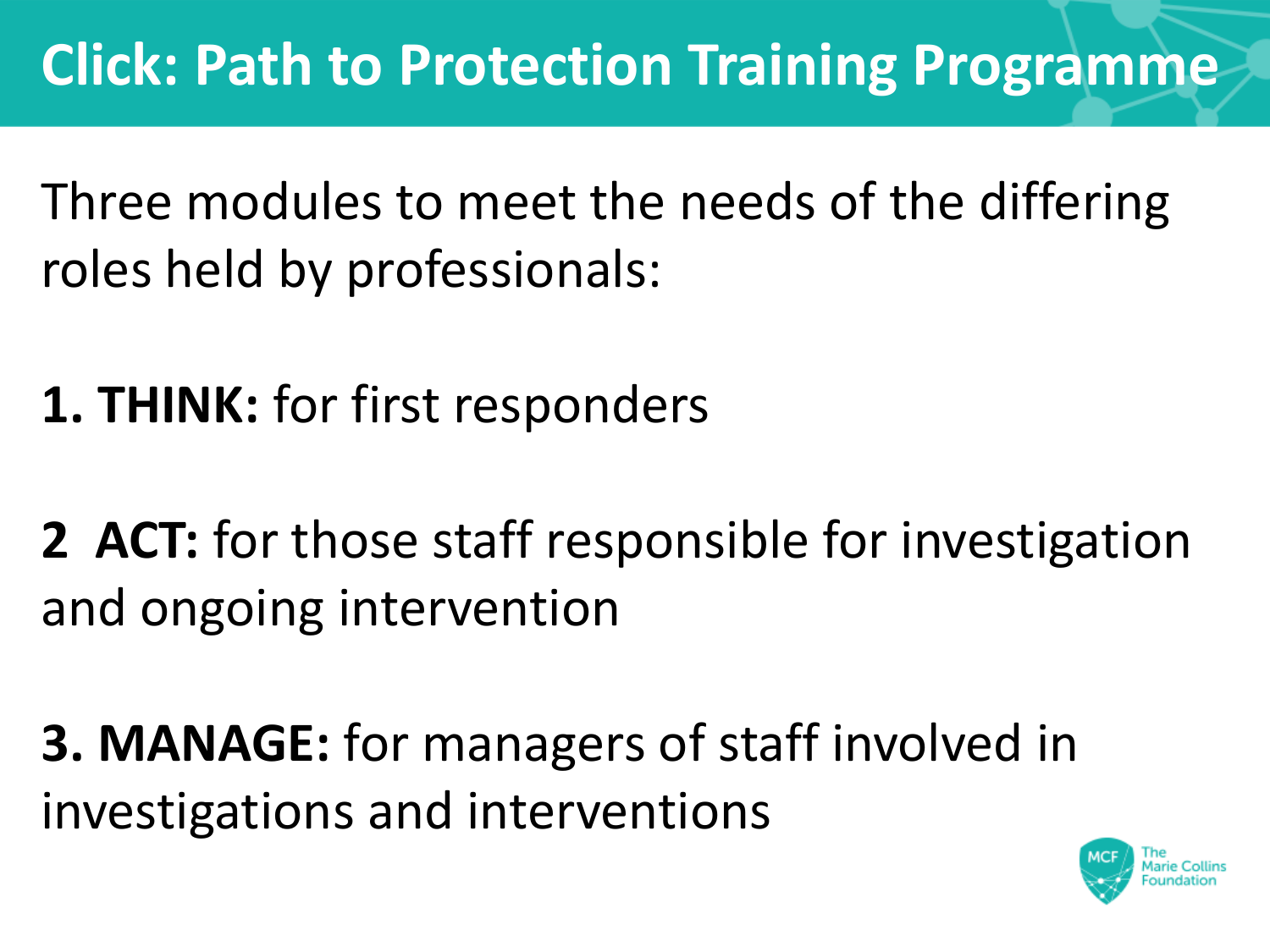## **Model National Response**

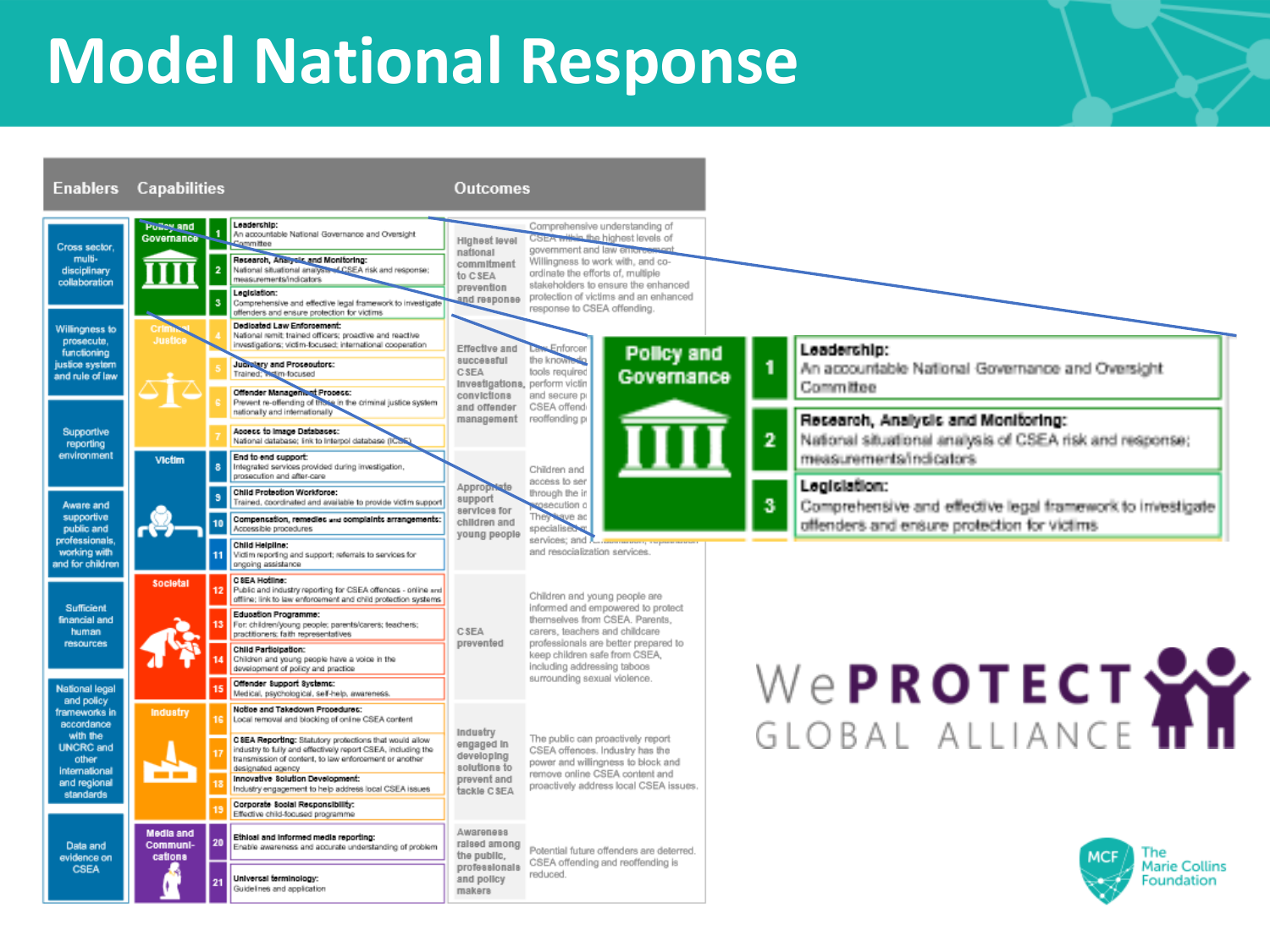### '*Can a child fully recover from child sexual abuse and exploitation?*

## *'We would say 'yes', but when should this recovery process start?'*

**Every contact leaves a trace…**